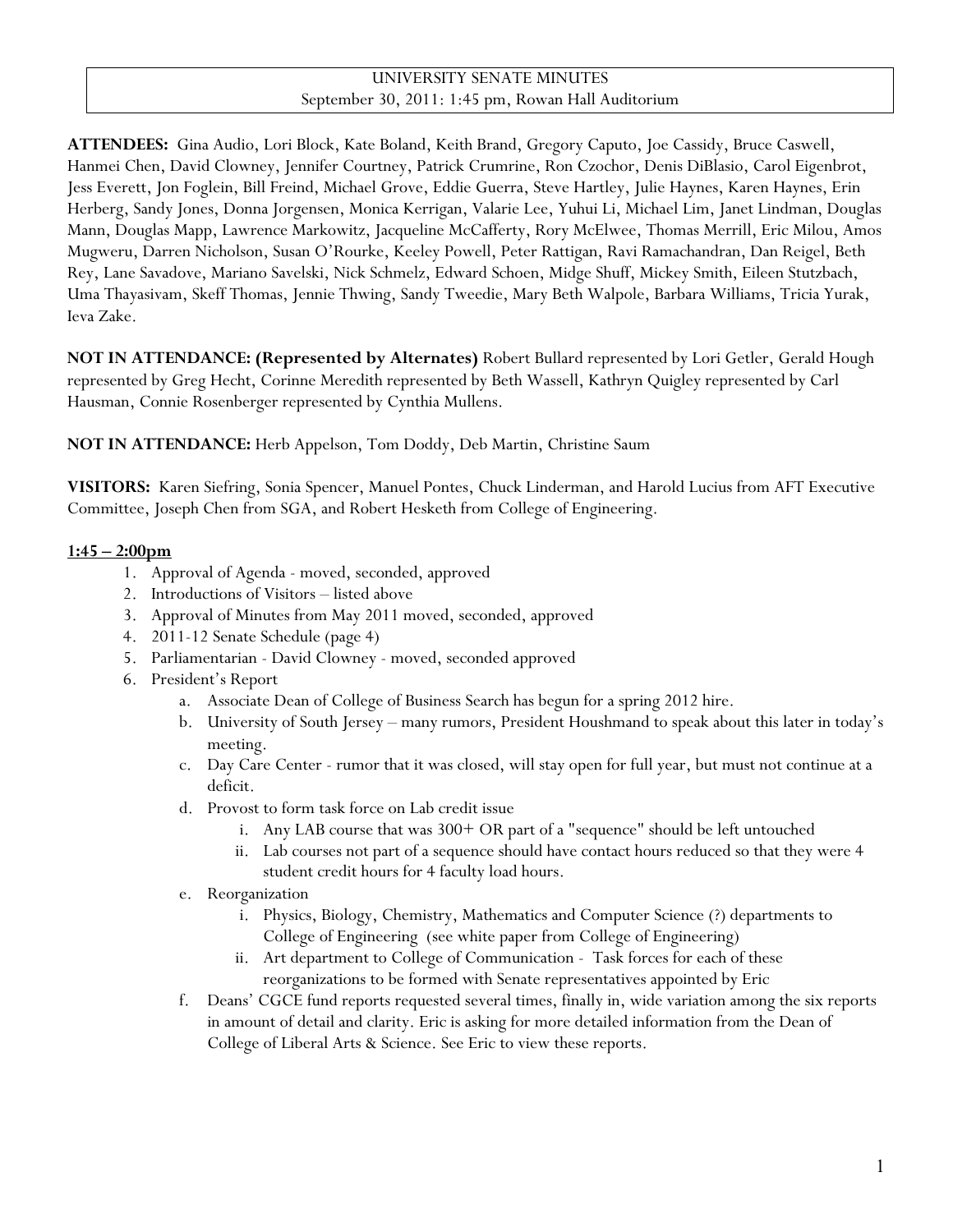### **2:00 – 2:20pm**

7. Open Period: Interim President Houshmand – The concept of forming a University of South Jersey goes back to former governor Tom Kane and has been talked about since by former governors Jim McGreevey and Jon Corzine. Now Governor Christie, is considering this move again along with the potential dismantling of UMDNJ. The NJ Higher Education Commission has met with key players and will meet with Rowan officials again on October 6 to discuss creating a University of South Jersey consolidating Rutgers-Camden, Rowan University, the School of Osteopathic Medicine affiliated with Kennedy Hospital in Stratford, and Cooper Medical School of Rowan University. We are offering input and promoting concept that this become Rowan, the University of South Jersey (USJ), headquartered in Glassboro. There are others promoting another name and that USJ be headquartered in Camden. This could have consequences for the Rowan Boulevard project and thus we are aggressively proposing it be centered in Glassboro. Under this plan Rowan would be a research university so we could create other majors and benefit from a different formula for state appropriation.

Dr. Houshmand wants us to work together to protect our assets/university here. We showed during the Hurricane that when we work together we are a powerful force and can accomplish great things. Let's not argue over smaller matters. As President he can manage the university and reorganization will happen. Board has given him the directive to do so.

Houshmand suggests Rowan create a new connection between all South Jersey colleges and county colleges. South Jersey has way too few undergraduate seats. Has 1/3 of population and 1/15 of seats. Large brain drain of high school students going to other states is a huge waste of money/funds. Rowan University and Gloucester County College have entered into a dual enrollment agreement that will allow students to be accepted at both schools at the same time. Students can start a Gloucester county college, be dually enrolled students, take a one- credit course their first and second semester about majors/career paths, then taking one course from Rowan their second year. If they have a 2.0 or higher GPA we will offer them an opportunity to finish their 4 years and graduate with a degree from Rowan in Liberal Studies: HHS. This would run through CGCE for students who continue years three and four at the site of Gloucester County College.

We have no financial problems this year.

#### **2:20 - 2:50pm**

- 8. Presidential Search Committee Update from Sandy Tweedie good search firm. Search Committee has been busy, with more business next week.
- 9. Standing Committees & Task Forces
	- a. Research Committee: Policy for Conducting Fee-for-Service Projects at Rowan University (page 5) Bring it back to departments and send comments back to Cori Meredith.
	- b. Ethics Committee: Workplace Violence Policy (page 7) Bring back to departments and send comments to Yuhui Li, Sociology.
	- c. Curriculum Committee: Curriculum Proposals Minor Change new information field to proposals for new courses that identifies Schedule Type. Erin Herberg – this is on HOLD until we get a definition of the codes in banner.
	- d. General Education Tactical Team Update (see details below) Rory talks about Gen Ed, 2 open forums so far. Also the survey on banner we hope people will fill out – will take very seriously. Open Forum at 3:15 will use the literacies to see if we can use them in small group to come up with learning experiences for our students. Will seek Senate conceptual approval this fall with a plan to pilot in fall 2012. Middle States want us to be making progress on this. Med school increases our chances of middle states coming back again soon.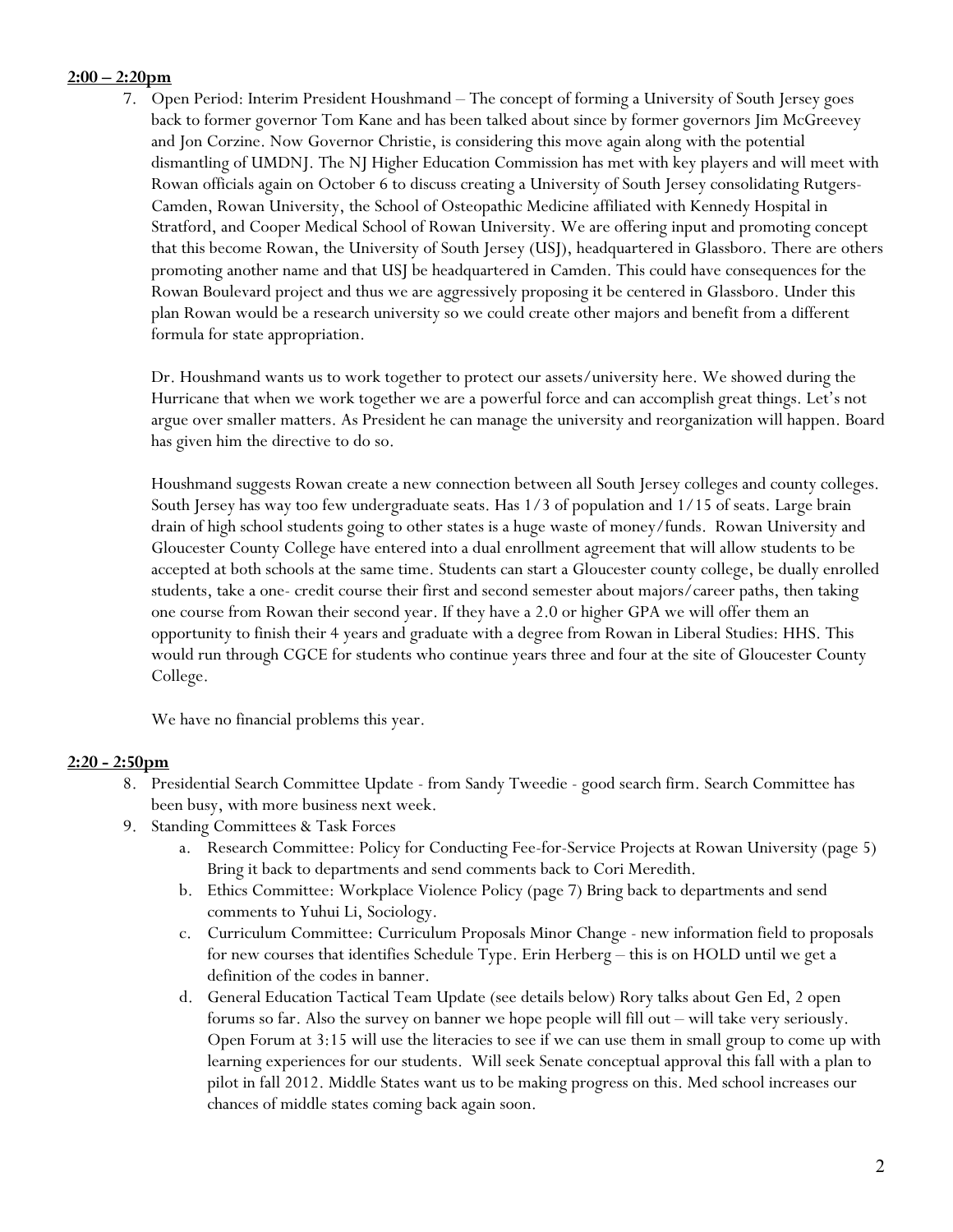- e. Approval of Committee on Committees Beth Rey, committee chair motion to approve list of University Senate Committee Membership - moved, seconded, approved.
- 10. Old Business

### **2:50– 3pm**

#### 11. New Business –

Solar ray project near 322 is off the table due to initial cost of getting it going reports Skeff Thomas.

Joe Cassidy – making us aware that 100 students were arrested at a frat party last week for under-age drinking. University watched students go in and then later they were arrested. Questions whether this is in best interest of the students and Rowan University.

David Clowney proposed a resolution asking Provost to charge the task forces in such a way that we actually work together in an efficient and effective manner. Motion to suspend the rules moved, seconded, passed. Resolution with friendly amendment to strike the parentheses was moved, seconded and passed with one abstention.

Whereas a proposed reorganization of the Colleges of Engineering, LAS, Communication and FPA was circulated to the university community at the end of the academic year, and

Whereas the proposed reorganization will impact a broad number of programs and departments, and Whereas the Provost has created task forces to address this reorganization, and

Whereas the faculty in the College of Engineering have circulated a white paper including data and comparative analysis of how the proposed reorganizations will affect their division, and

Whereas the faculty in the College of Engineering are effectively unanimous in their opposition to the reorganization, and

Whereas faculty in the other colleges and departments impacted by the proposed reorganization should also be consulted about the proposed reorganization in order to assure the best results for the future of the university and its mission,

Be it therefore resolved that in order for the task forces efficiently, effectively and in the spirit of shared governance,

The University Senate requests the Provost to include the following elements in his charge to the Task Forces:

- 1) A full and clear statement of the opportunities and problems that these proposed reorganizations are designed to address.
- 2) A charge to the task forces to compare the reorganizations the administration has proposed with any other reorganization scenarios that seem reasonable to the task forces and to give their recommendation as to how well each possible scenario would address the stated opportunities and problems.
- 3) To consider the implications of each proposed scenario for all the affected parties.
- 4) To propose best ways of implementing each proposed reorganization with the most positive results and the least negative impact on all concerned, should that option be adopted by the administration and the BOT.

The Senate furthermore requests the Provost to meet with both task forces together and come to an agreement about a mutually acceptable process and timeline for carrying out the resulting charge.

#### 12. Adjournment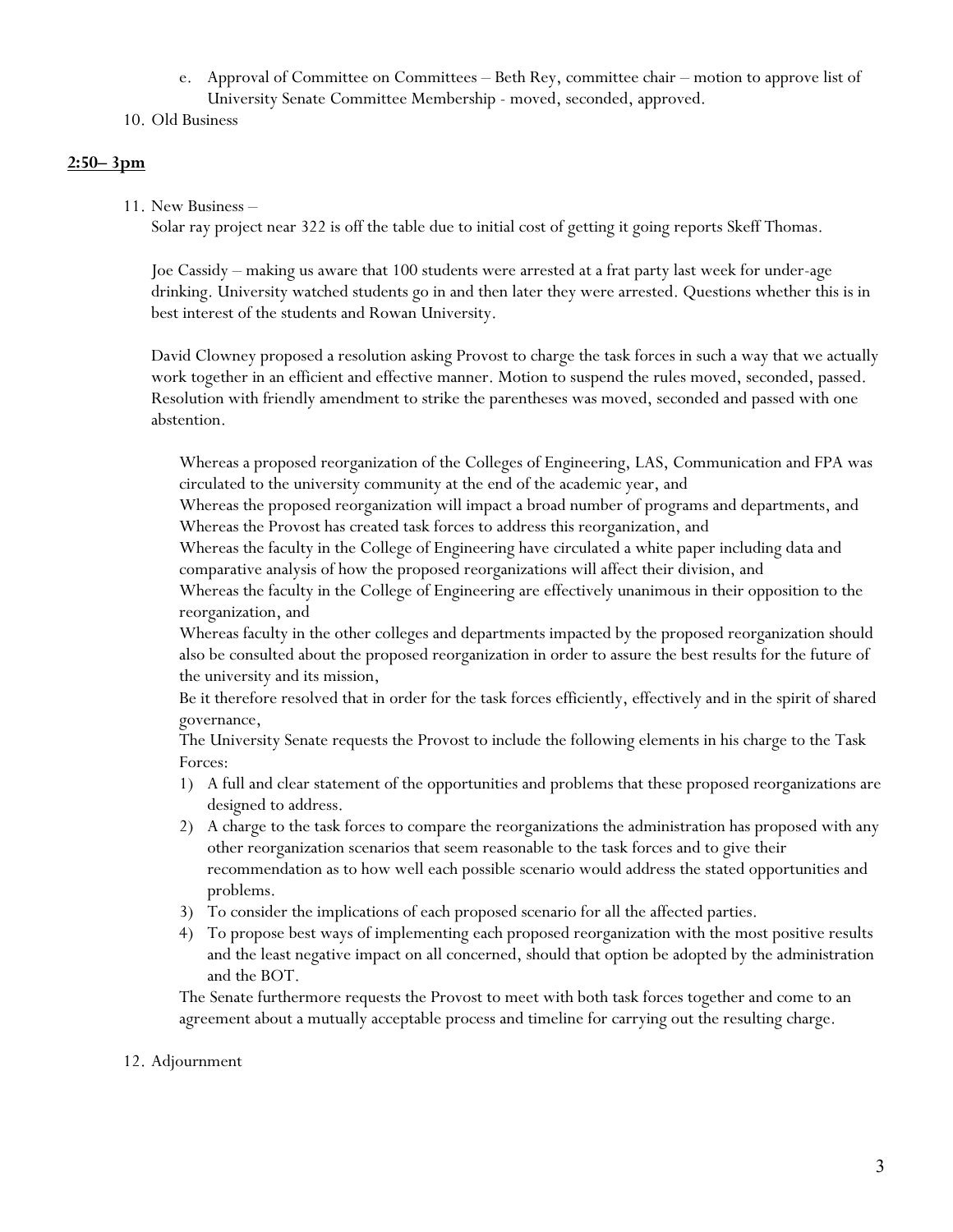#### **FALL 2011**

Friday, September 16: 1:45-3pm: Senate Executive Committee Meeting **Friday, September 30: 1:45-3pm: SENATE meeting** Friday, October 14: 1:45-3pm: Senate Executive Committee Meeting **Friday, November 4: 1:45-3pm: SENATE meeting** Friday, December 2: 11am-12:15pm: Senate Executive Committee Meeting **Friday, December 9: 1:45-3pm: SENATE meeting**

#### **SPRING 2012**

Friday, January 20: 11am-12:15pm: Senate Executive Committee Meeting **Friday, February 3: 1:45-3pm: SENATE meeting** Friday, February 17: 1:45-3pm: Senate Executive Committee Meeting **Friday, March 2: 1:45-3pm: SENATE meeting** Friday, March 30: 1:45-3pm: Senate Executive Committee Meeting **Friday, April 13: 1:45-3pm: SENATE meeting** Friday, April 27: 11am-12:15pm: Senate Executive Committee Meeting **Monday, May 7: 9am-2pm: SENATE end-of-year meeting**

AFT Meetings dates are:

- $+$  Sept 9, 2011
- $\triangleleft$  October 7, 2011
- $\blacklozenge$  November 18, 2011
- January 27, 2012
- $\div$  February 24, 2012
- March 23, 2012
- $\blacklozenge$  April 20, 2012
- $+$  May 4, 2012

University Assembled dates are:

- Friday, October 28 1:45 3:00 p.m. location TBD
- $\blacklozenge$  Friday, April 27 1:45 3:00 p.m. Pfleeger Concert Hall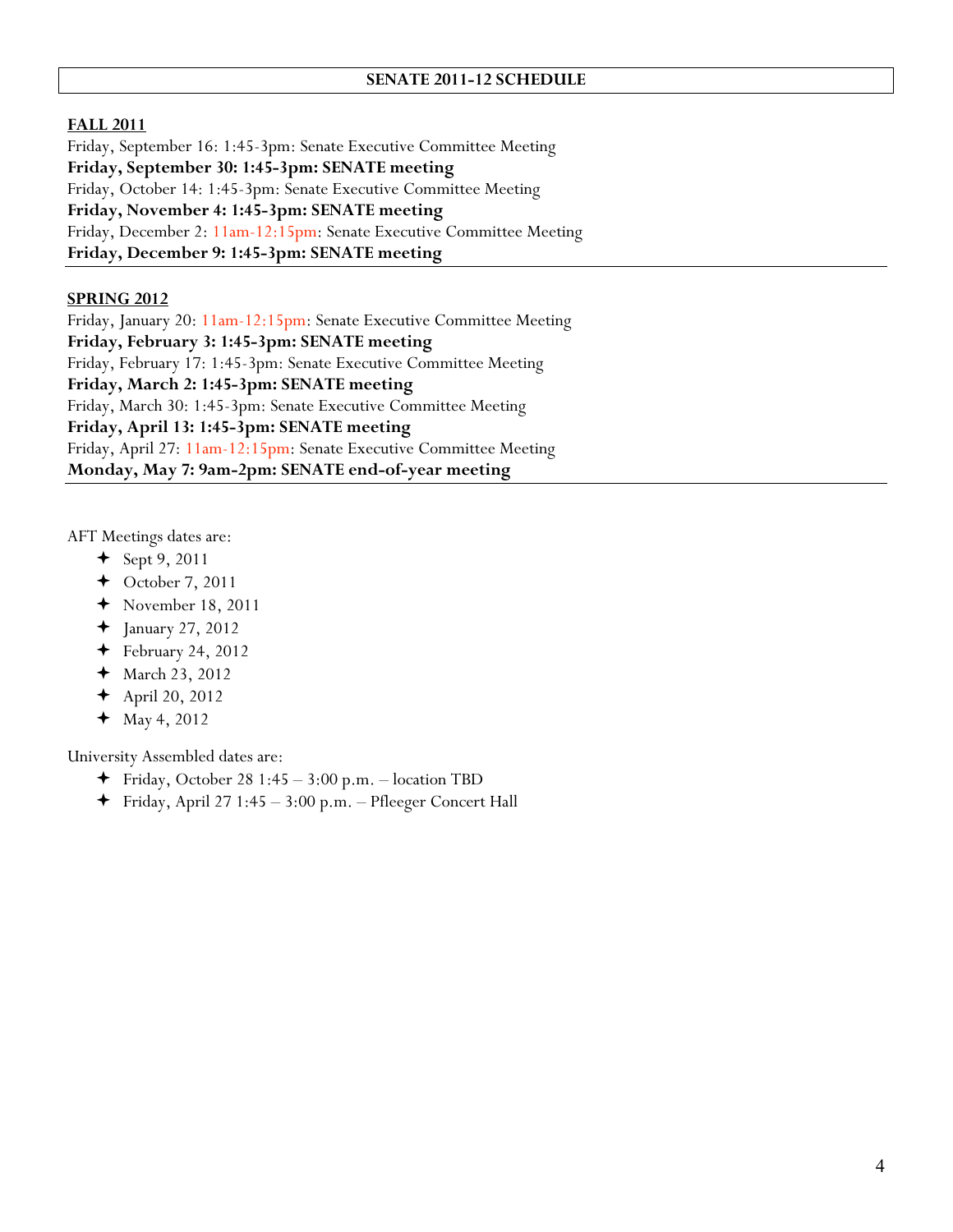## **Objective**

Rowan University has established procedures for an academic unit to conduct research and provide instructional or community services to an external sponsor. In addition, academic units on campus may be approached to provide routine services to a sponsor on a fee-for-service basis. The proposed policy describes the process that needs to be followed by the academic unit so that the campus is able to demonstrate (e.g., to Federal, State, or University auditors) that appropriate procedures are in place to assure consistency and compliance with Federal and State rules and laws.

# **Definition of Fee-for-Service Projects**

Fee-for-service work typically consists of the execution of a predefined or repetitive process, or the production of a product that meets predefined specifications. The activity is not expected to add to the body of fundamental knowledge in a given field. The following attributes determine whether a (proposed) project conducted by an academic unit will be classified as a fee-for-service activity:

- 1. No Federal funding may be involved (direct or under subcontract).
- 2. Award must be fixed price (no detailed budget required by sponsor).
- 3. Unexpended funds must not need to be returned to sponsor, and no auditing of expenditures by on or behalf of sponsor must be necessary.
- 4. Project must not involve human subjects, animals, biosafety issues, recombinant DNA, radioisotopes, or hazardous/toxic substances.
- 5. Project must not involve any proprietary data (sponsor's or the University's).
- 6. Project must provide a routine service at a fixed price, available to any customer in the general public.
- 7. No matching or cost sharing may be involved.
- 8. No subcontracts or pass-through funding to another entity may be contemplated.

Typically, if one or more attributes are not present, the activity would be classified as an externally sponsored program, rather than a fee-for-service activity. However, the final determination would be made after a thorough assessment by the Associate Provost for Research, in consultation with the Dean of the relevant College.

## **Procedure for Establishing a Fee-for-Service Project**

- 1. The project PI submits the usual Proposal Planning and Submission Form (now augmented to include a Fee-for-Service category), approved by the Department Chair and College Dean, to the Office of Sponsored Programs. These approvals certify that the proposed fee-for-service activity will not adversely impact the educational and research activity of the department and college. No University indirect costs are charged for fee-for-service projects.
- 2. The Office of Sponsored Programs will provide standard contract templates for the project, or the sponsor's contract template may be used. The following verbiage must be appended to all contractual paperwork with the sponsor: "ROWAN UNIVERSITY DOES NOT MAKE ANY REPRESENTATION WITH RESPECT TO AND DOES NOT WARRANT ANY INFORMATION PROVIDED UNDER THIS AGREEMENT, BUT SHALL FURNISH SUCH IN GOOD FAITH. WITHOUT RESTRICTING THE GENERALITY OF THE FOREGOING, ROWAN DOES NOT MAKE ANY REPRESENTATIONS OR WARRANTIES, WHETHER WRITTEN OR ORAL, STATUTORY, EXPRESS OR IMPLIED WITH RESPECT TO THE INFORMATION WHICH MAY BE PROVIDED HEREUNDER, INCLUDING WITHOUT LIMITATION, ANY WARRANTY OF MERCHANTABILITY OR OF FITNESS FOR A PARTICULAR PURPOSE. ROWAN SHALL NOT BE LIABLE FOR ANY SPECIAL, INCIDENTAL OR CONSEQUENTIAL DAMAGES OF ANY NATURE WHATSOEVER RESULTING FROM RECEIPT OR USE OF THE INFORMATION BY THE RECEIVING PARTY."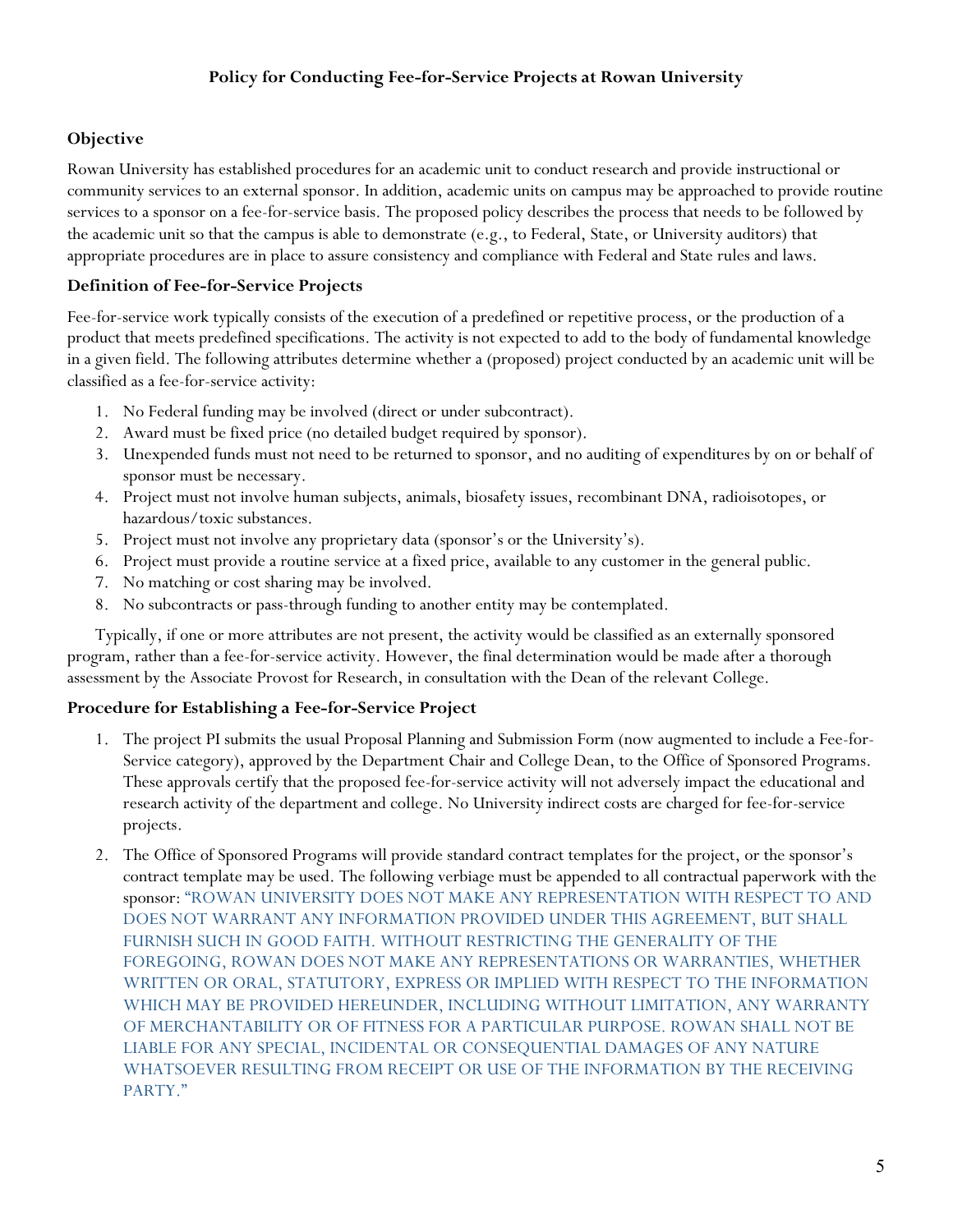- 3. The fee-for-service contract should be submitted to the Office of Sponsored Programs who will forward it to the appropriate University offices for review and approval. The project can begin only when OSP returns a fully executed contract to the Department.
- 4. The accounting processes for fee-for-service activities differ markedly from the management of academic research accounts. The Department (academic unit) is entirely responsible for the financial management of the fee-for-service project. This includes requesting Banner account set-up, generating invoices, and interfacing with Accounts Receivable when funds are received. The Department can choose to request that the project PI budget for the financial management costs as part of the fee-for-service project. The University will periodically audit Departments' fee-for-service accounts.
- 5. The Office for Sponsored Programs can provide templates for fee-for-service project invoices.

August 2011